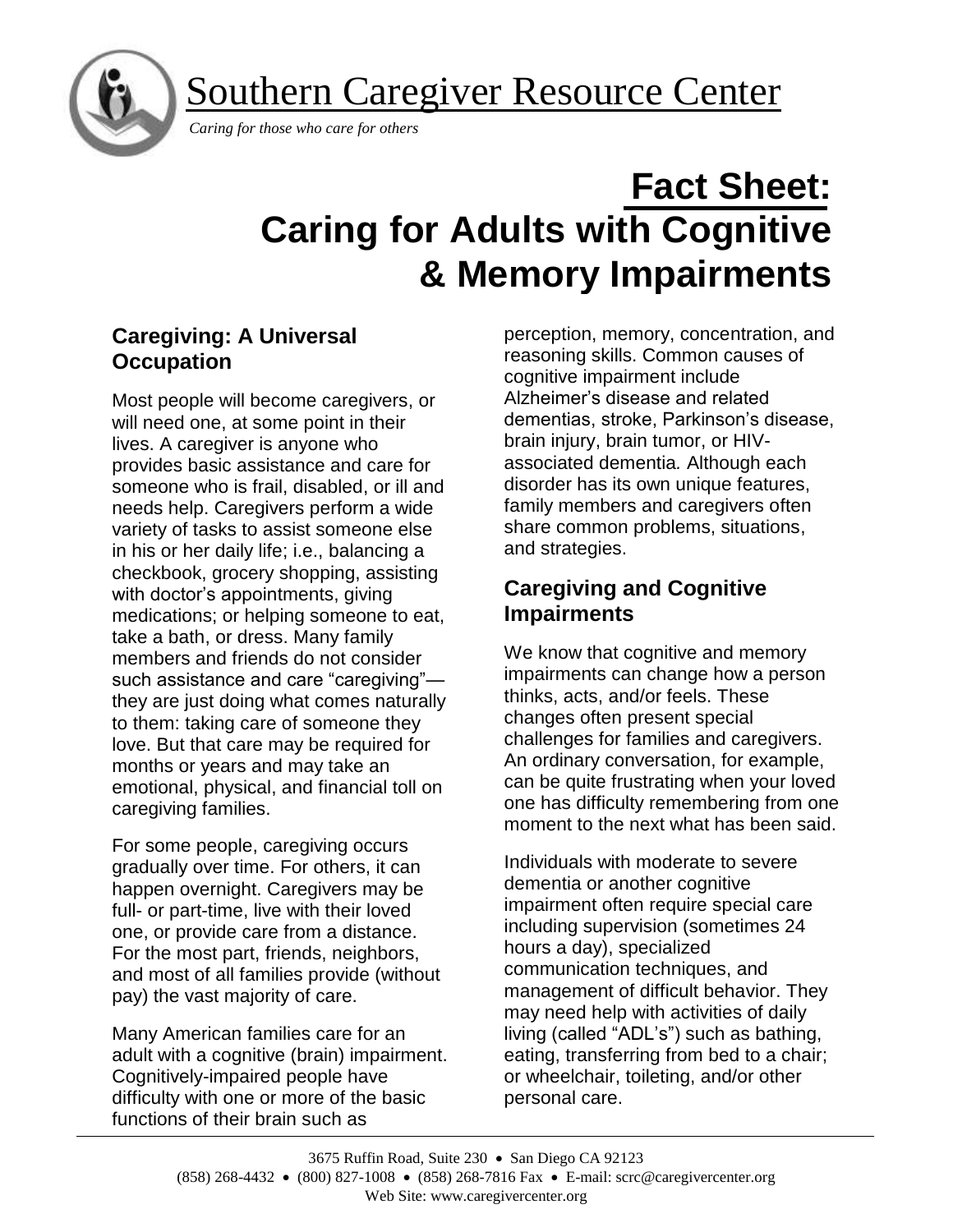## **Challenging Behaviors**

Individuals with cognitive impairment may experience a range of behavioral problems that can be frustrating for caregivers. These might include communication difficulties, preservation (fixation on/repetition of an idea or activity), aggressive or impulsive behaviors, paranoia, lack of motivation, memory problems, incontinence, poor judgment, and wandering. Some people may develop behavioral problems early on while others go their entire illness with only minor issues. Most cognitivelyimpaired persons fall somewhere in the middle having good days and bad days (or even good or bad moments). Anticipating that there will be ups and downs and maintaining patience, compassion, and a sense of humor will help you cope more effectively with difficult behavior. It's important to remember that it's the disease, not the person, causing the behavior.

Helpful suggestions for managing these problems include communication techniques such as keeping language simple and by asking one question at a time. Break down tasks and questions. For example, instead of asking, "Would you like to come in and sit down and have a snack?," use simple statements such as, "Sit down here," and "Here's a snack for you."

Wandering and poor judgment may signal the need for 24-hour supervision. Be sure to review the home safety checklist on page 4 and know who to contact in your community in case of an emergency. If wandering or aggressive behaviors are problems, you may need to contact emergency, police, fire, or medical systems. (For additional information, see fact sheets *Caregiver's*  *Guide to Understanding Dementia Behaviors*, and *Dementia, Caregiving and Controlling Frustration*.)

## **Ten Steps to Get You Started**

Whether you have moved into the role of caregiver gradually or suddenly, you may feel alone, unprepared, and overwhelmed by what is expected of you. These feelings as well as other emotions—fear, sadness, anxiety, guilt, frustration, and even anger—are normal and may come and go throughout your time of providing care. Although it may not seem possible, along with challenges will come the unanticipated gifts of caregiving—forgiveness, compassion, courage—that can weave hardship into hope and healing.

Each caregiving family faces unique circumstances, but some general strategies can help you navigate the path ahead. As a traveler in new terrain, it is wise to educate yourself as best you can about the landscape and to develop a plan accordingly with the flexibility to accommodate changes along the way. Below are ten steps to help you set your course.

#### **Step 1. Lay the foundation**.

Establishing a baseline of information lays the groundwork for making current and future care decisions. Talk with your loved one, family, and friends: What was mom "normally" like? How has she changed? How long has she been forgetting to take her medicine? When did she stop paying her bills? Answers to questions such as these help create a picture of what is going on and for how long. This basic information not only gives you a realistic view of the situation but also provides an important foundation for professionals who may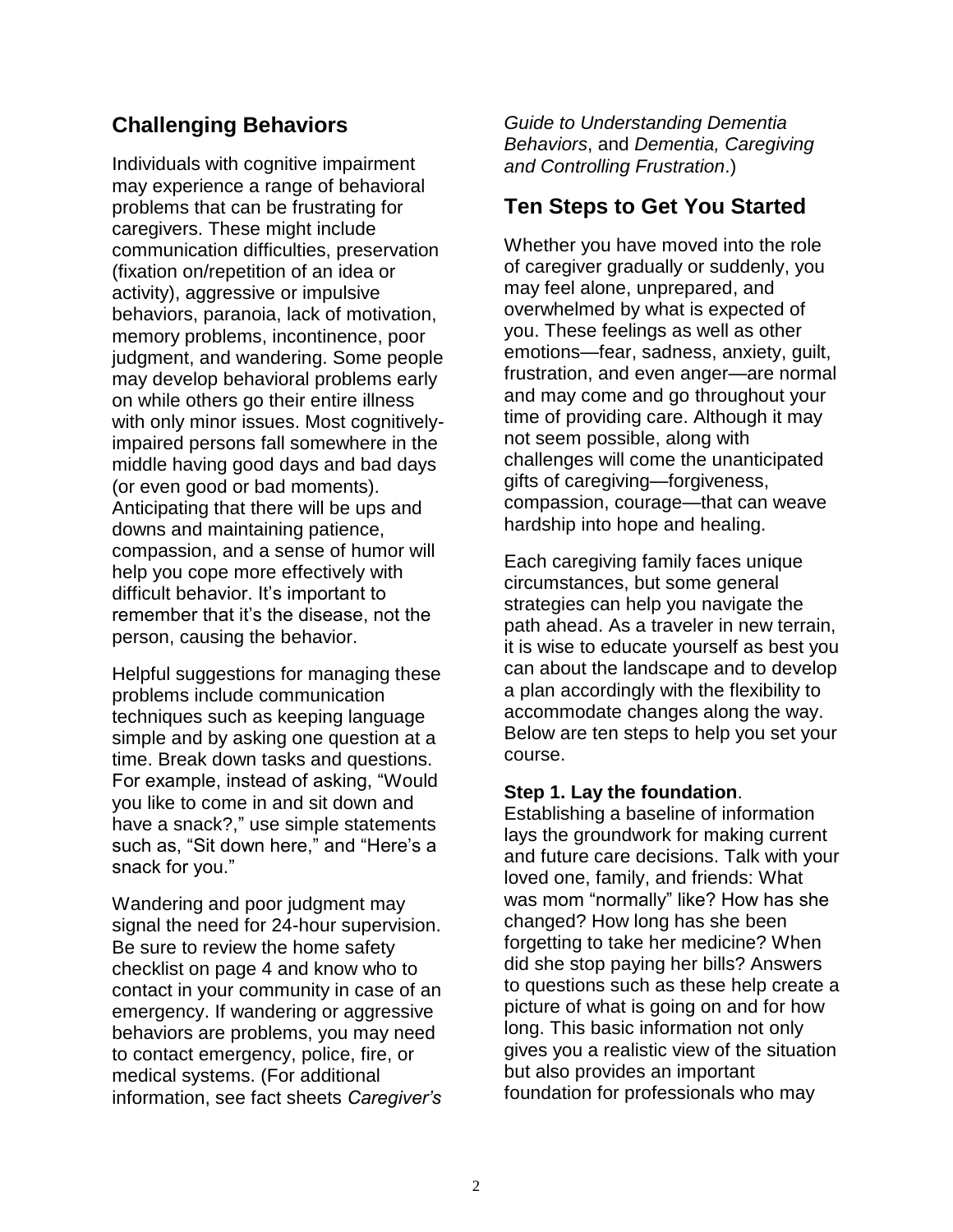be called in to make a more formal assessment.

**Step 2. Get a medical assessment and diagnosis**. It's very important for your loved one to get a comprehensive medical exam from a qualified health care team that reviews both physical and mental health. Many medical conditions can cause dementia-like symptoms such as depression and medication interactions. Often these conditions can be reversed if they are caught early enough. Additionally, new drug treatments for diseases such as Alzheimer's and Parkinson's diseases may be most effective in the early stages of the disease. A confirmed diagnosis is essential in accurately determining treatment options, identifying risks, and planning for the future. Take your loved one to a memory disorder clinic, if one exists in your community, to get an accurate diagnosis.

**Step 3. Educate yourself, your loved one, and your family**. Information is empowering. Talk to doctors, health and social service professionals, and people going through similar experiences. Read books and brochures. Do research at the library and on the Internet. Learn how the disease progresses, the level of care that will be needed, and what resources may be available to help. Keep a notebook and a file folder of information you collect that you can refer back to when needed. Knowledge will increase your confidence and may reduce the anxiety and fear that many of us feel in the face of the unknown. (See the fact sheet, *Caregiving at Home: A Guide to Community Resources* for more information about finding help in your community.)

#### **Step 4. Determine your loved one's**

**needs**. Care assessment tools include a variety of questionnaires and tests designed to determine the level of assistance someone needs and to establish their personal preferences for care; e.g., bathing in the morning rather than the afternoon. Each situation is different. While one person in the beginning stages of Alzheimer's may need assistance with grocery shopping and bill paying, another in later stages may have problems with dressing, eating, and hygiene.

Assessments usually consider at least the following categories:

- **Personal Care**: bathing, eating, dressing, toileting, grooming
- **Household Care**: cooking, cleaning, laundry, shopping, finances
- **Health Care**: medication management, physician's appointments, physical therapy
- **Emotional Care**: companionship, meaningful activities, conversation
- **Supervision: oversight for safety** at home and to prevent wandering

Some hospitals, Area Agencies on Aging (AAAs), city or county agencies, Caregiver Resource Centers, or other government or private organizations offer consultation and assessments specifically designed for older people (called *geriatric* or *needs assessments*) for little, if any, cost. Another option is hiring for a fee a geriatric care manager or licensed clinical social worker. (See Resources below for help in locating someone near you.) These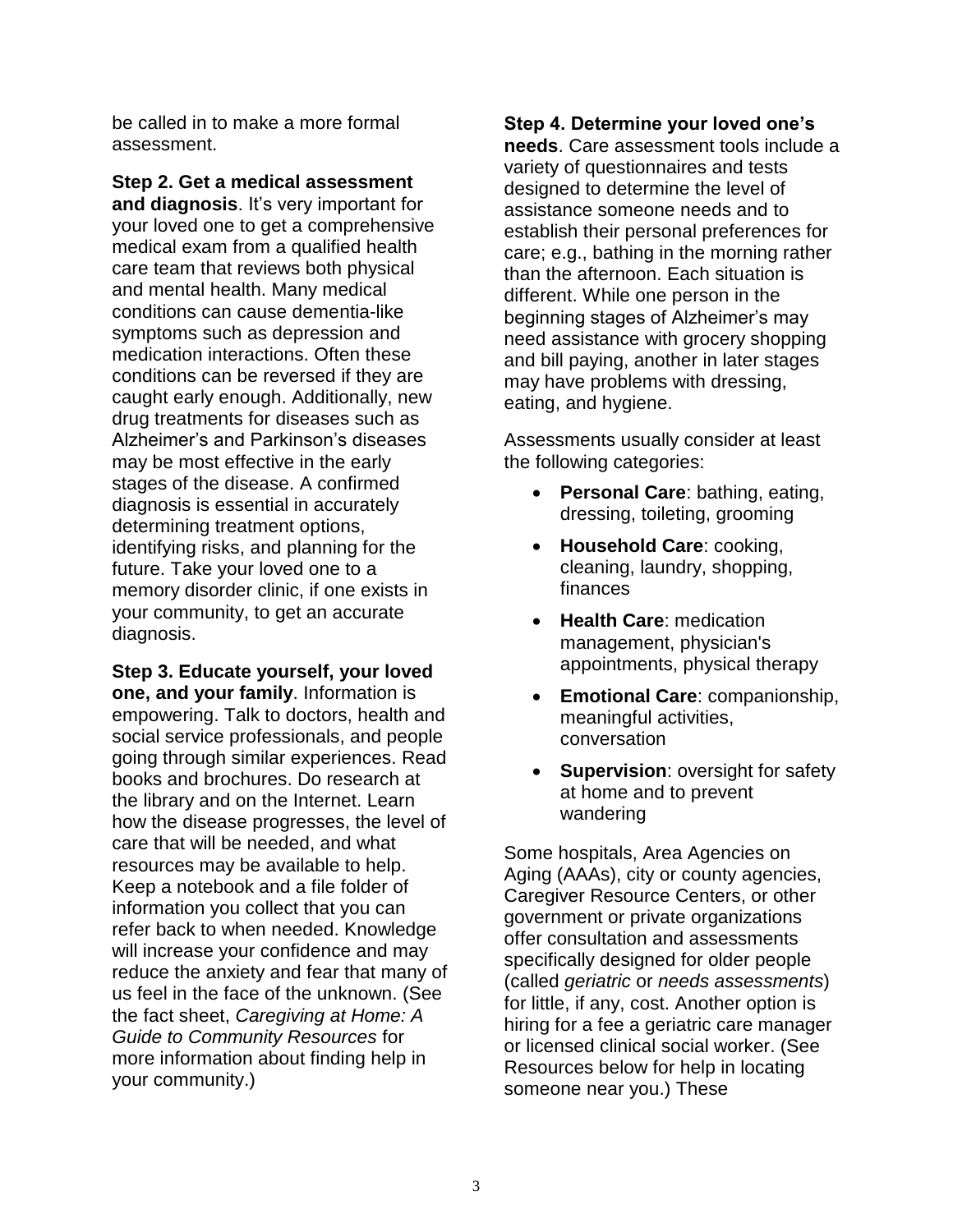professionals can be helpful in guiding you to the best care in your area, in advising you on community resources, in assisting in arranging for services, and in providing you and your loved one with continuity and familiarity throughout the illness.

**Step 5. Outline a care plan**. Once your loved one has received a diagnosis and completed a needs assessment, it will be easier for you, possibly with help from a professional, to formulate a care plan—a strategy to provide the best care for your loved one and yourself. It's a good idea to take some time to think about both short- and long-term needs.

This plan will always be a "work in progress" as your loved one's needs will change over time. To start developing a plan, first list the things you are capable of, have time for, and are willing to do. Then list those things that you would like or need help with now or in the future. Next, list all your "informal supports" such as siblings, other family, friends, neighbors, and think about how each person might be able to provide assistance. List any advantages and disadvantages that might be involved in asking these people to help. Write down ideas for overcoming the disadvantages. Repeat the list for "formal" support such as community services, paid home care workers, and day programs.

It is important to set a time frame for any action or activities planned. Also, it is wise to have a back-up plan should something happen to you both for the short-term and the long-term.

**Step 6. Look at finances**. Most people prefer to keep their financial affairs private. In order to best prepare and to

provide for a loved one's care, however, you will need to gain a full understanding of his or her financial assets and liabilities. This transition can be uncomfortable and difficult. Consider having an attorney or financial planner assist you through the process (see the fact sheet, *Legal Planning for Incapacity*). Assistance from a trained professional may reduce family tension and, if desired, provide you with a professional financial assessment and advice. Try to include your loved one as much as possible in this process.

Next, develop a list of financial assets and liabilities: checking and savings accounts, Social Security income, certificates of deposit, stocks and bonds, real estate deeds, insurance policies and annuities, retirement or pension benefits, credit card debts, home mortgages and loans, and so forth. It's best to keep all these records in one or two places such as a safety deposit box and a home file cabinet and regularly update them. Keep a record of when to expect money coming in and when bills are due. You may need to establish a system to pay bills—perhaps you'll need to open a new checking account or add your name to an existing one.

**Step 7. Review legal documents**. Like finances, legal matters can also be a delicate, but necessary, subject to discuss. Clear and legally binding documents ensure that your loved one's wishes and decisions will be carried out. These documents can authorize you or another person to make legal, financial, and health care decisions on behalf of someone else. Again, having an attorney bring up the issue and oversee any necessary paperwork can take the pressure off of you as well as provide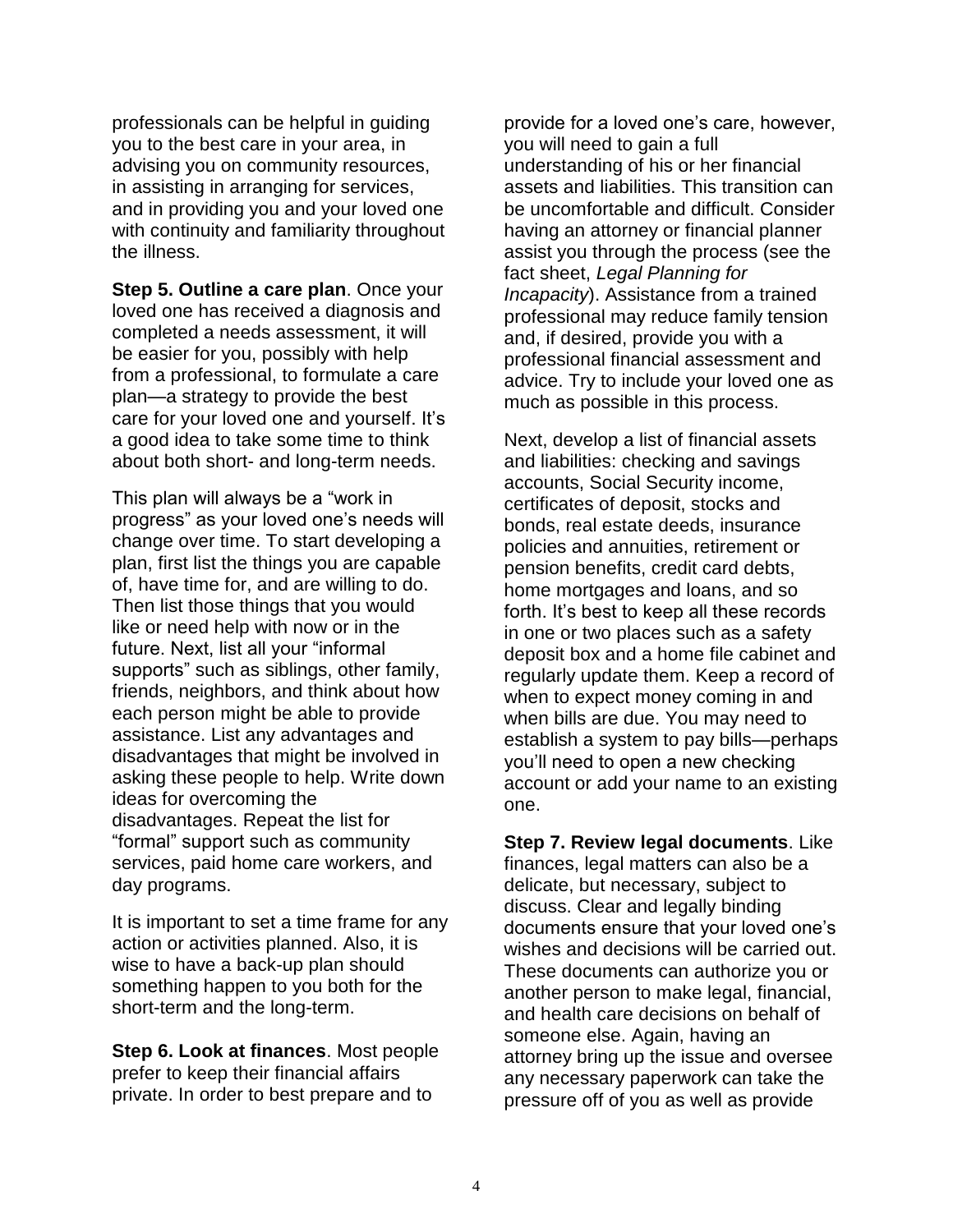assurance that you are legally prepared for what lies ahead. (For more information about types of legal documents, see fact sheet *Legal Planning for Incapacity*.)

Other legal documents that you will want to find and place in an accessible location include Social Security numbers, birth, marriage and death certificates, divorce decrees and property settlements, military records, income tax returns, and wills (including the attorney's name and executor), trust agreements, and burial arrangements.

At some point, you may need to determine eligibility for such public programs as Medicaid. It's helpful to speak with an elderlaw specialist. Information about low-cost elder legal services may be available through the Area Agency on Aging in your community.

#### **Step 8. Safety-proof your home**.

Caregivers often learn through trial and error the best ways to help an impaired relative maintain routines for eating, hygiene, and other activities at home. You may need special training in the use of assistive equipment and managing difficult behavior. It is also important to follow a safety checklist:

Be aware of potential dangers from:

- Fire hazards such as stoves. other appliances, cigarettes, lighters, and matches;
- Sharp objects such as knives, razors, and sewing needles;
- Poisons, medicines, and hazardous household products;
- Loose rugs, furniture, and cluttered pathways;
- Inadequate lighting;
- Water heater temperature adjust setting to avoid burns from hot water;
- Cars—do not allow an impaired person to drive; and
- Items outside that may cause falls such as hoses, tools, and gates.

Be sure to provide:

- Emergency exits, locks to secure the house, and, if necessary, door alarms; or, an identification bracelet and a current photo in case your loved one wanders;
- Bathroom grab bars, non-skid rugs, and paper cups rather than glass;
- Supervision of food and alcohol consumption to ensure proper nutrition and to monitor intake of too much or too little food;
- Emergency phone numbers and information; and
- Medication monitoring.

**Step 9. Connect with others**. Joining a support group will connect you with other caregivers facing similar circumstances. Support group members provide one another with social and emotional support as well as practical information and advice about local resources. Support groups also provide a safe and confidential place for caregivers to vent frustrations, to share ideas, and to learn new caregiving strategies. If you can't get away from the house, online support groups offer opportunities to connect with other caregivers nationwide. (See Resources below to find a support group.) Another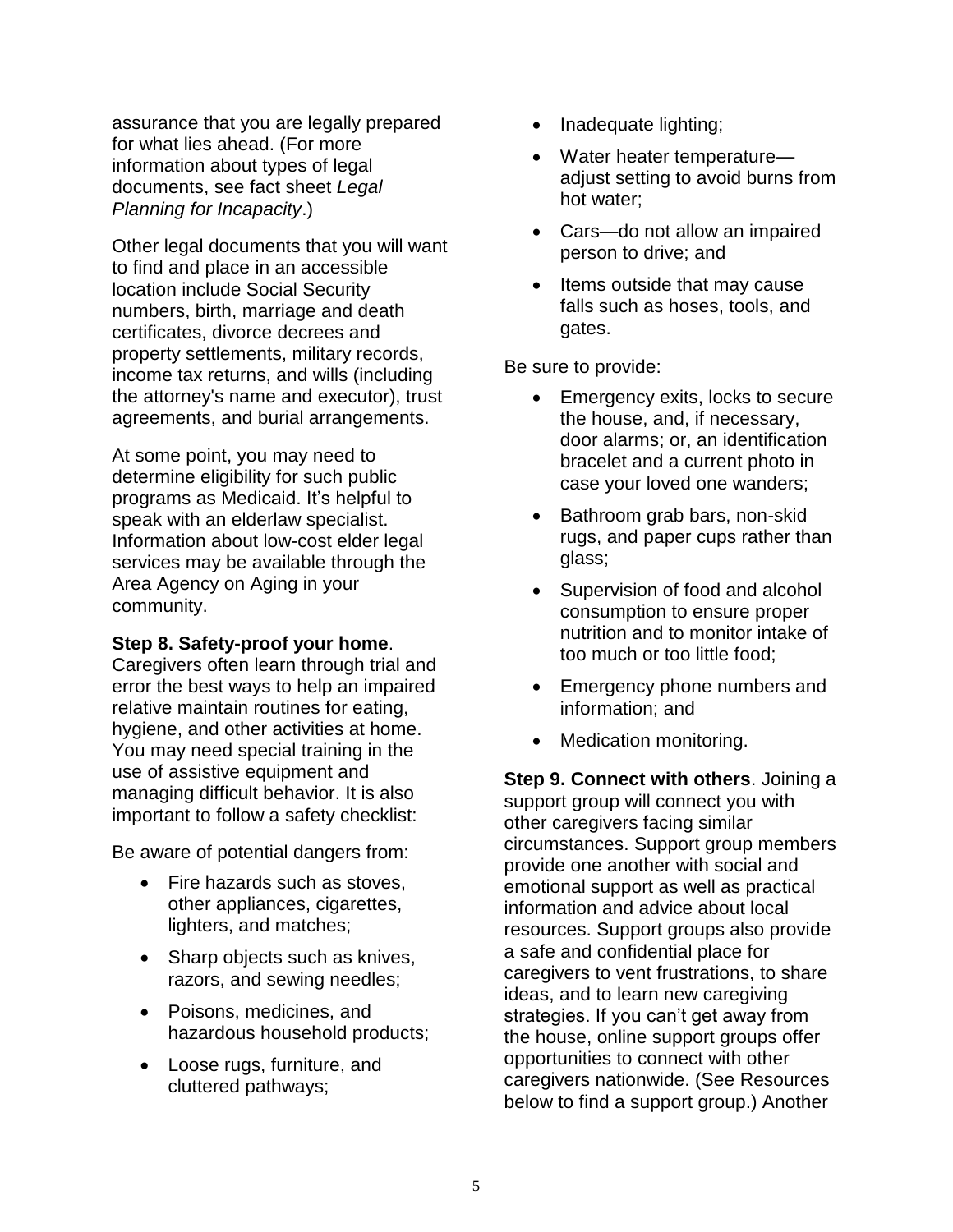way to meet others going through a similar experience is by attending special workshops or meetings sponsored by organizations such as the local chapter of the Alzheimer's Association or the Multiple Sclerosis Society.

**Step 10. Take care of yourself**.

Although this step appears last on this list, it is the most important step. Caregiving is stressful particularly for those caring for someone with dementia. Caregivers are more likely than their noncaregiving peers to be at risk for depression, heart disease, high blood pressure, and other chronic illnesses, even death. Caregivers of persons with dementia are at even higher risk for poor health. The following simple, basic preventative healthcare and self-care measures can improve your health and your ability to continue providing the best care for your loved one.

- **Practice daily exercise**. Incorporating even a small amount of regular exercise into your daily routine can do wonders—it can improve your night's sleep, reduce stress and negative emotions, relax muscular tension, and increase your mental alertness and energy levels. The latest research shows health benefits from walking just 20 minutes a day, three times a week. Talk to your doctor about an exercise routine that is best for you.
- **Eat nutritious meals and snacks**. Caregivers often fall into poor eating habits—eating too much or too little, snacking on junk food, skipping meals, and so on. Much of eating is habit, so

make it a point each week to add a new healthy eating habit. For example, if breakfast is simply a cup of coffee, try adding just one healthy food—a piece of fresh fruit, a glass of juice, or wholegrain toast. Small changes add up and can be realistically incorporated into a daily schedule.

- **Get adequate sleep**. Many caregivers suffer from chronic lack of sleep resulting in exhaustion, fatigue and low energy levels. Depleted physical energy, in turn, affects our emotional outlook increasing negative feelings such as irritability, sadness, anger, pessimism, and stress. Ideally, most people need six to eight hours of sleep in a 24-hour period. If you are not getting enough sleep at night, try to take catnaps during the day. If possible, make arrangements to get at least one full night's rest each week or several hours of sleep during the day. If the person you care for is awake at night, make arrangements for substitute care or talk to his or her physician about sleep medication.
- **Get regular medical check-ups**. Even if you have always enjoyed good health, being a caregiver increases your risk for developing a number of health problems. Regular medical (and dental) check-ups are important health maintenance steps. Inform your doctor of your caregiving role and how you are coping. Depression is a common and treatable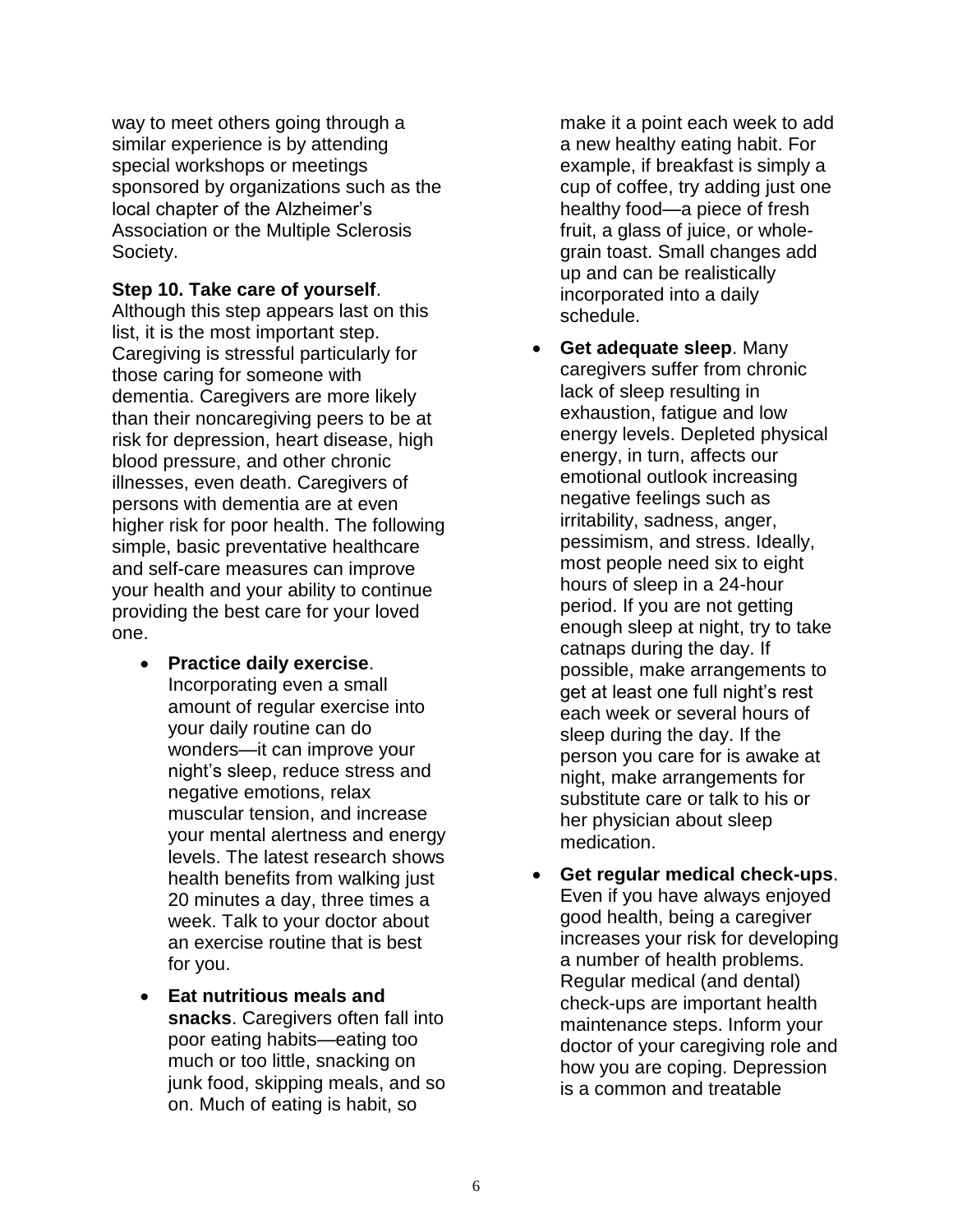disease. If you are experiencing symptoms such as a lingering sadness, apathy, and hopelessness, tell your doctor. (See the fact sheet, *Depression and Caregiving*)

• **Take time for yourself**. Recreation is not a luxury, it is a necessary time to "recreate"—to renew yourself. At least once a week for a few hours at a time, you need time just for yourself to read a book, to go out to lunch with a friend, or to go for a walk. (See the fact sheet, *Taking Care of YOU: Self-Care for Family Caregivers* for more helpful tips.)

## **Respite: A Key to Preventing Caregiver Burnout**

If you care for a person with dementia, you face even greater risks for health problems than other caregivers. You are particularly at risk for caregiver burnout—a state of mental and physical exhaustion brought on by the physical, mental, emotional, and/or financial stresses of providing ongoing care usually over a long period of time. Symptoms include difficulty concentrating, anxiety, irritability, digestive problems, depression, problems sleeping, and social withdrawal. Caregiver burnout puts both you and your loved one at risk. It is one of the most cited reasons for caregivers placing a loved one in a nursing home or other long-term care facility.

One of the most effective ways to prevent caregiver burnout is by taking care of your physical health needs as well as your mental and social health needs. Essential to meeting these needs is to schedule regular time off

from your caregiving duties. If you do not have a neighbor, family member, or friend nearby who can provide dependable weekly help, look into respite services in your community. (See Resources below.)

Respite literally means a rest—a break away from the demands of caregiving. Respite can be arranged for varying lengths of time—a few hours, overnight, a weekend, even for a week or longer. It can be provided in your home or in a facility such as adult day care or a nursing home. In-home attendants may be employed by an agency, selfemployed, or volunteers. Respite care can be arranged privately for a fee paid for by some long-term care insurance policies or sometimes provided by government or private organizations.

## **Locating Caregiver Resources**

The number of services for cognitivelyimpaired adults, their families, and caregivers is growing; although, in some communities, agencies may be difficult to locate. A good place to start is the Eldercare Locator, a free nationwide toll-free service that is designed to assist older adults and their caregivers to find services in their community. (See Resources below for contact information.)

Consider contacting senior centers, independent living centers, Area Agencies on Aging, local chapters of national organizations, and foundations such as the Alzheimer's Association, Brain Injury Association, Multiple Sclerosis Society, Parkinson's groups, and others. Nursing home ombudsman programs, community mental health centers, social service or case management agencies, schools of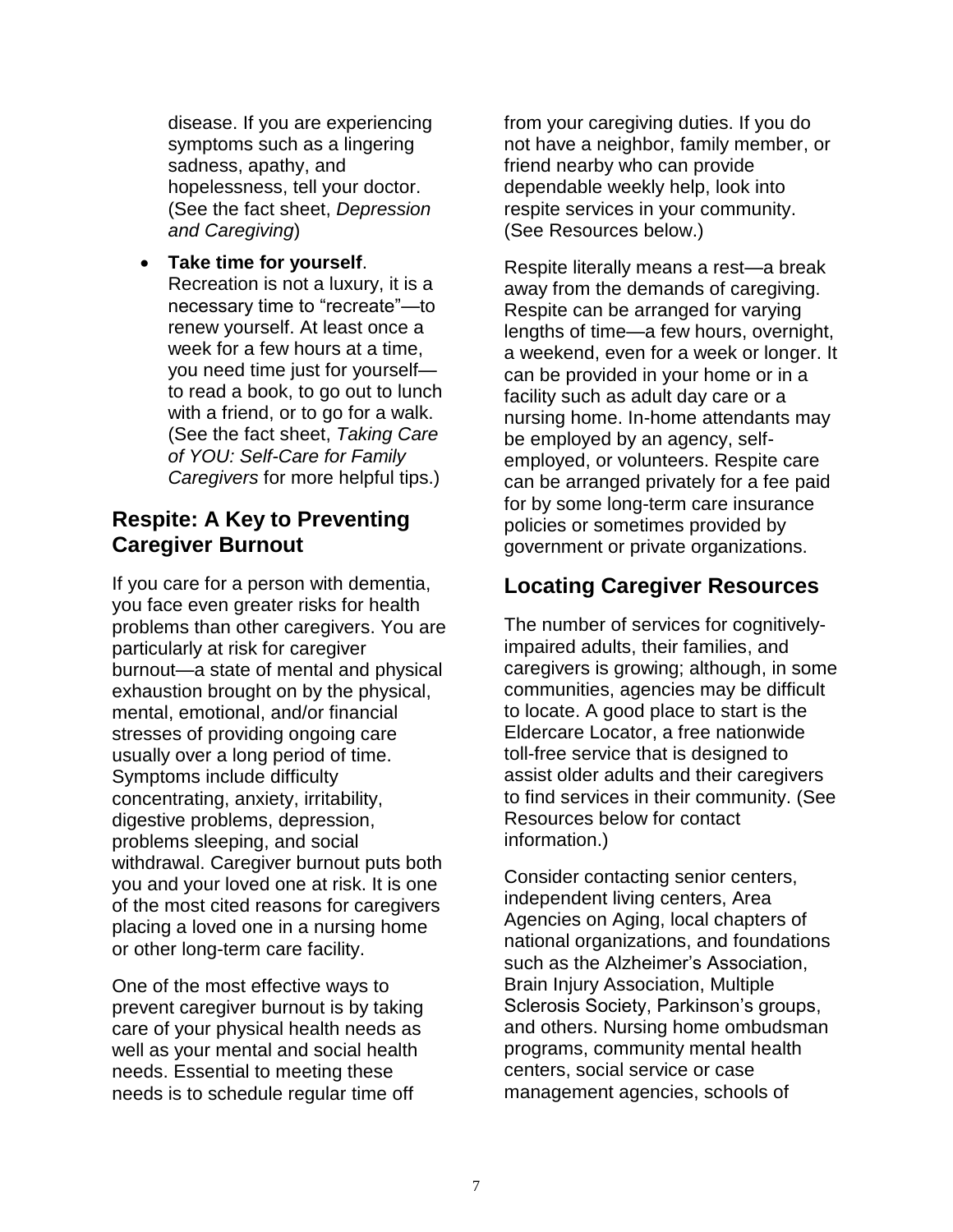nursing, and church groups may be other sources of assistance. In California, regional Caregiver Resource Centers offer information and services. Most supportive organizations are listed in the phone book under "Social Services" or "Seniors" and many are on the Internet. Each time you talk to someone, ask for referrals and phone numbers of others who may assist you.

#### **Online Resources**

The Internet provides a wealth of information for caregivers from an organization's mission and contact information to online support groups and to articles about overcoming the challenges of caregiving. Most public libraries, universities, and many senior centers have computers and Internet access available for free public use. If you do not know how to use a computer or how to access the Internet, don't be shy, organization personnel are trained to show you how to get the information you are looking for. Once you get to a search engine such as Yahoo or Google, type in the search terms, which is the general information you are seeking such as "adult day care Sacramento, California" or "Alzheimer's disease support groups," and you will usually get a number of options to choose from. If you do not succeed the first time, try changing the search terms such as "respite care Sacramento California" or "caregiver support groups."

One word of caution: as with any printed material, read with a healthy skepticism—just because it is on the Internet does not make it true. If in doubt, check the information with another independent resource, and talk to your loved one's doctor before

proceeding especially in regard to medications. Remember, just because a product is called "natural" or "herbal" does not mean it is harmless particularly when mixed with other medications.

A number of caregiver resources are available to you—all you need to do is ask for help. You do not have to do it alone.

### **Resources**

# **Southern Caregiver Resource Center**

3675 Ruffin Road, Suite 230 San Diego, CA 92123 (858) 268-4432 | (800) 827-1008 (in CA) Fax: (858) 268-7816 E-mail: scrc@caregivercenter.org Website: [www.caregivercenter.org](http://www.caregivercenter.org/)

The Southern Caregiver Resource Center offers services to family caregivers of adults with chronic and disabling health conditions and is for residents of San Diego and Imperial counties. Services include information and referral, counseling, family consultation and case management, legal and financial consultation, respite care, education and training, and support groups.

#### **Family Caregiver Alliance** *National Center on Caregiving* (415) 434-3388 | (800) 445-8106

Website: [www.caregiver.org](http://www.caregiver.org/) E-mail: info@caregiver.org

Family Caregiver Alliance (FCA) seeks to improve the quality of life for caregivers through education, services, research and advocacy. FCA's National Center on Caregiving offers information on current social, public policy and caregiving issues and provides assistance in the development of public and private programs for caregivers.